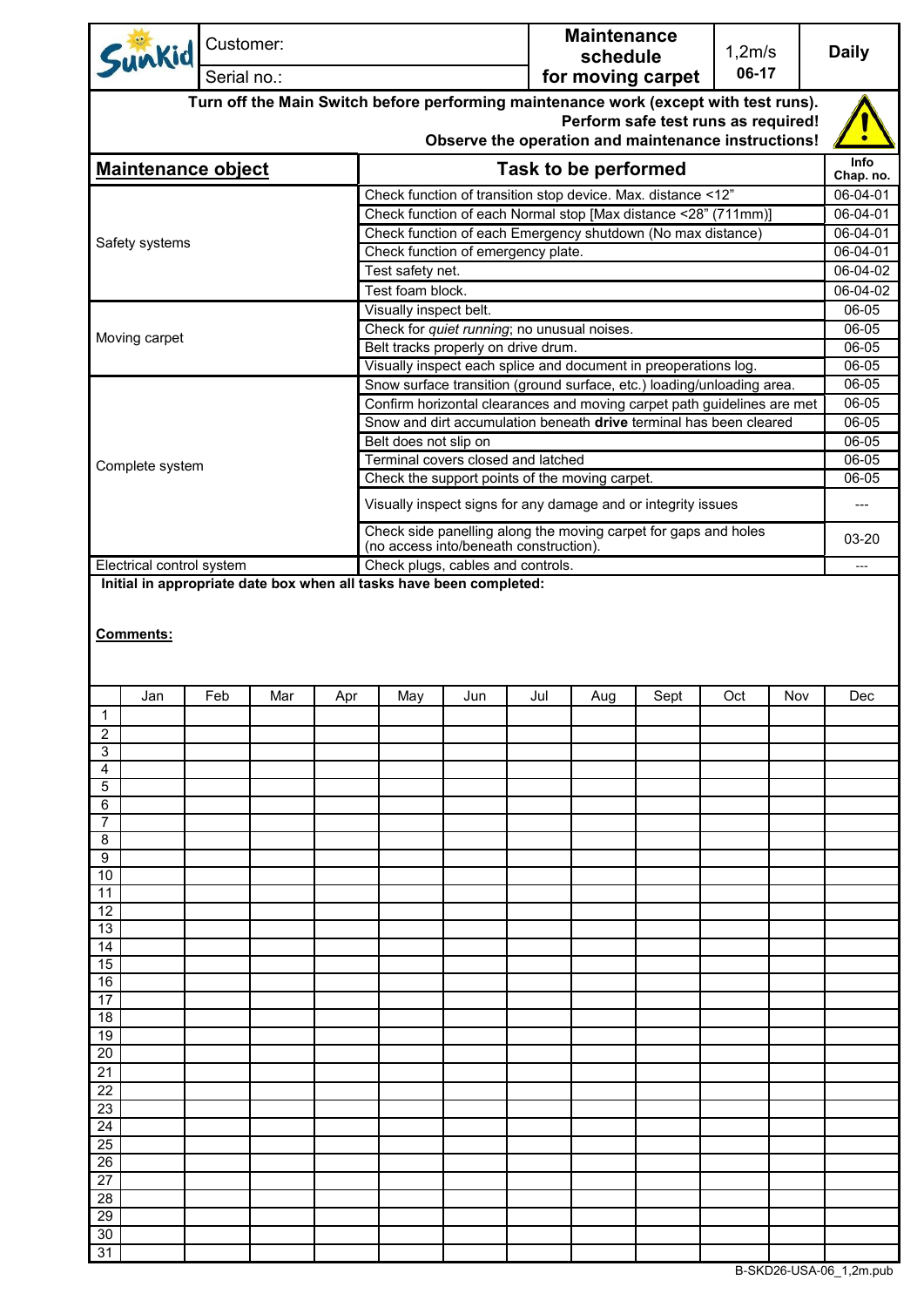|                                                                                            | Sunkid                    | Customer:   |     |     |                                                                                   |                                                                                                               |     | <b>Maintenance</b>            |      | 1,2m/s |     | <b>Monthly</b>           |  |
|--------------------------------------------------------------------------------------------|---------------------------|-------------|-----|-----|-----------------------------------------------------------------------------------|---------------------------------------------------------------------------------------------------------------|-----|-------------------------------|------|--------|-----|--------------------------|--|
|                                                                                            |                           | Serial no.: |     |     |                                                                                   |                                                                                                               |     | schedule<br>for moving carpet |      | 06-18  |     |                          |  |
| Turn off the Main Switch before performing maintenance work (except with test runs).       |                           |             |     |     |                                                                                   |                                                                                                               |     |                               |      |        |     |                          |  |
| Perform safe test runs as required!<br>Observe the operation and maintenance instructions! |                           |             |     |     |                                                                                   |                                                                                                               |     |                               |      |        |     |                          |  |
|                                                                                            |                           |             |     |     |                                                                                   |                                                                                                               |     |                               |      |        |     |                          |  |
|                                                                                            | <b>Maintenance object</b> |             |     |     |                                                                                   |                                                                                                               |     | Task to be performed          |      |        |     | <b>Info</b><br>Chap. no. |  |
| Safety systems                                                                             |                           |             |     |     |                                                                                   | Confirm function of rollback brake device.                                                                    |     |                               |      |        |     | 06-04-01<br>06-04-01     |  |
|                                                                                            |                           |             |     |     |                                                                                   | Confirm function of highspeed backstop (if applicable)<br>Confirm function of Belt Slip sensor                |     |                               |      |        |     | 06-04-01                 |  |
|                                                                                            | Supervisory stop devices  |             |     |     |                                                                                   | Confirm function of Overspeed                                                                                 |     |                               |      |        |     | 06-04-01                 |  |
|                                                                                            |                           |             |     |     |                                                                                   | Confirm function of Cover Supervision (if applicable)                                                         |     |                               |      |        |     | $06 - 04 - 01$           |  |
|                                                                                            |                           |             |     |     |                                                                                   | Lubricate return terminal guide rails.                                                                        |     |                               |      |        |     | 06-06                    |  |
| Drive system                                                                               |                           |             |     |     |                                                                                   | With reinforced bearing: visual inspection for grease leakage.                                                |     |                               |      |        |     | ---                      |  |
|                                                                                            |                           |             |     |     |                                                                                   | Grease bearings (with the exception of reinforced bearings)<br>with grease zirks (every 200 operating hours). |     |                               |      |        |     | 06-06                    |  |
| Moving carpet                                                                              |                           |             |     |     | Check tension                                                                     |                                                                                                               |     |                               |      |        |     | $03 - 16$                |  |
|                                                                                            |                           |             |     |     |                                                                                   | Visual inspect belt for wear                                                                                  |     |                               |      |        |     | ---                      |  |
|                                                                                            |                           |             |     |     |                                                                                   | Extraordinary cleaning of moving parts.<br>Check for rust, worn/protruding components, excessively fraying    |     |                               |      |        |     | ---                      |  |
|                                                                                            |                           |             |     |     |                                                                                   | fabric, or any sharp edges                                                                                    |     |                               |      |        |     | ---                      |  |
| Complete system                                                                            |                           |             |     |     | Check plastic parts for wear                                                      |                                                                                                               |     |                               |      |        |     |                          |  |
|                                                                                            |                           |             |     |     | Check for loose hardware.<br>Check the functions of the system during a test run. |                                                                                                               |     |                               |      |        |     |                          |  |
|                                                                                            |                           |             |     |     |                                                                                   | Initial in appropriate date box when all tasks have been completed:                                           |     |                               |      |        |     | ---                      |  |
|                                                                                            |                           |             |     |     |                                                                                   |                                                                                                               |     |                               |      |        |     |                          |  |
|                                                                                            |                           |             |     |     |                                                                                   |                                                                                                               |     |                               |      |        |     |                          |  |
|                                                                                            | Jan                       | Feb         | Mar | Apr | May                                                                               | Jun                                                                                                           | Jul | Aug                           | Sept | Oct    | Nov | Dec                      |  |
| Date:                                                                                      |                           |             |     |     |                                                                                   |                                                                                                               |     |                               |      |        |     |                          |  |
| Name:                                                                                      |                           |             |     |     |                                                                                   |                                                                                                               |     |                               |      |        |     |                          |  |
| <b>Comments:</b>                                                                           |                           |             |     |     |                                                                                   |                                                                                                               |     |                               |      |        |     |                          |  |
|                                                                                            |                           |             |     |     |                                                                                   |                                                                                                               |     |                               |      |        |     |                          |  |
|                                                                                            |                           |             |     |     |                                                                                   |                                                                                                               |     |                               |      |        |     |                          |  |
|                                                                                            |                           |             |     |     |                                                                                   |                                                                                                               |     |                               |      |        |     |                          |  |
|                                                                                            |                           |             |     |     |                                                                                   |                                                                                                               |     |                               |      |        |     |                          |  |
|                                                                                            |                           |             |     |     |                                                                                   |                                                                                                               |     |                               |      |        |     |                          |  |
|                                                                                            |                           |             |     |     |                                                                                   |                                                                                                               |     |                               |      |        |     |                          |  |
|                                                                                            |                           |             |     |     |                                                                                   |                                                                                                               |     |                               |      |        |     |                          |  |
|                                                                                            |                           |             |     |     |                                                                                   |                                                                                                               |     |                               |      |        |     |                          |  |
|                                                                                            |                           |             |     |     |                                                                                   |                                                                                                               |     |                               |      |        |     |                          |  |
|                                                                                            |                           |             |     |     |                                                                                   |                                                                                                               |     |                               |      |        |     |                          |  |
|                                                                                            |                           |             |     |     |                                                                                   |                                                                                                               |     |                               |      |        |     |                          |  |
|                                                                                            |                           |             |     |     |                                                                                   |                                                                                                               |     |                               |      |        |     |                          |  |
|                                                                                            |                           |             |     |     |                                                                                   |                                                                                                               |     |                               |      |        |     |                          |  |
|                                                                                            |                           |             |     |     |                                                                                   |                                                                                                               |     |                               |      |        |     |                          |  |
|                                                                                            |                           |             |     |     |                                                                                   |                                                                                                               |     |                               |      |        |     |                          |  |
|                                                                                            |                           |             |     |     |                                                                                   |                                                                                                               |     |                               |      |        |     |                          |  |
|                                                                                            |                           |             |     |     |                                                                                   |                                                                                                               |     |                               |      |        |     |                          |  |
|                                                                                            |                           |             |     |     |                                                                                   |                                                                                                               |     |                               |      |        |     |                          |  |
|                                                                                            |                           |             |     |     |                                                                                   |                                                                                                               |     |                               |      |        |     |                          |  |
|                                                                                            |                           |             |     |     |                                                                                   |                                                                                                               |     |                               |      |        |     |                          |  |
|                                                                                            |                           |             |     |     |                                                                                   |                                                                                                               |     |                               |      |        |     |                          |  |
|                                                                                            |                           |             |     |     |                                                                                   |                                                                                                               |     |                               |      |        |     |                          |  |
|                                                                                            |                           |             |     |     |                                                                                   |                                                                                                               |     |                               |      |        |     |                          |  |